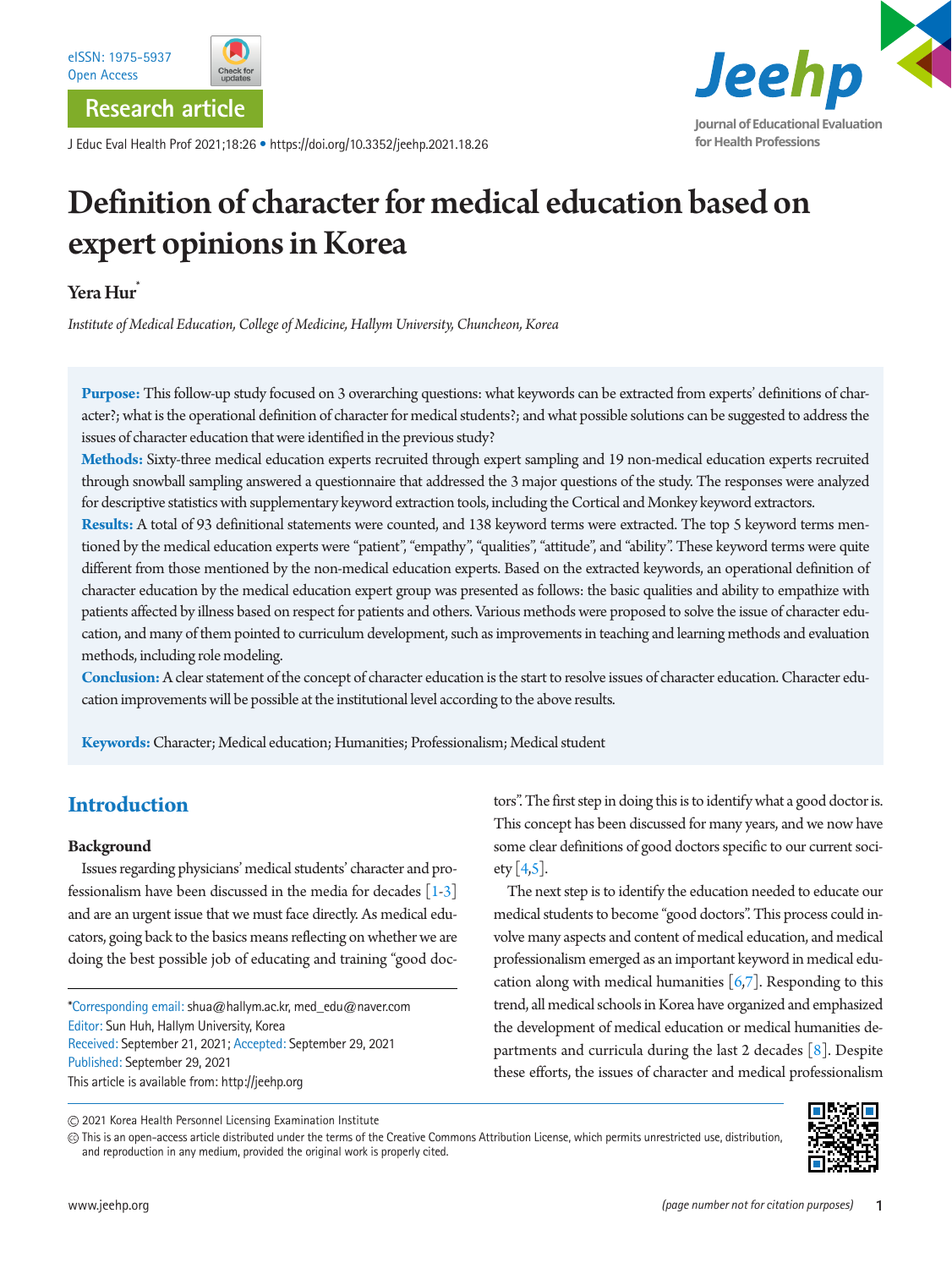

have not fully subsided.

Character education is an essential foundation for the rest of medical education. Previous studies have focused on identifying the core elements of character education  $[6,7]$  $[6,7]$ . Therefore, it would be indispensable to gather opinions from medical education experts on how they conceptualize character education.

#### **Objectives**

This is a follow-up study of Hur and Lee's previous studies  $[6,7]$  $[6,7]$  $[6,7]$ . It addressed the core elements of character education for medical students and the issues of character education in medical education.

This study focused on the following overarching research questions: What keywords can be extracted from the experts' definitions of character?; What is the operational definition of character for medical students?; What possible solutions can be suggested to address the issues of character education that were identified in a previous study?

# **Methods**

#### **Ethics statement**

This study was approved by the Institutional Review Board of Hallym University (HIRB-2018-049-2-CC). Informed consent was obtained from the subjects.

#### **Study design**

This is a survey-based content analysis study conducted by extracting keywords and developing an operational definition of character education.

#### **Setting**

A single questionnaire with 3 major questions on character was distributed to medical education experts in Korea via e-mail. The questions were: "How would you define the 'character' that is required from a good doctor in the era of the fourth industrial revolution?", "What are the issues of character education in current medical education (if any?)", and "If you agree that there are any issue(s) of character education in current medical education, what possible solutions do you suggest?" The survey was distributed twice.

In the first round, 145 e-mails were sent, and the answers were collected from September to October 2018. The low response rate from the medical education experts was expected due to their busy schedules. The second round of distribution was done the next year for non-respondents, and 29 additional responses were gathered from September to October 2019. The questionnaire surveys were completed in paper and pencil offline or online according to

the respondents' preferences.

#### **Participants (subjects)**

Expert sampling was chosen for the medical education experts due to the nature of the question, and the results may not necessarily be generalizable to the entire population. It is known that combining expert sampling with an additional sample of non-medical education experts enhances the reliability of the data. For this purpose, snowball sampling was used to recruit non-medical education experts who were willing to answer the survey questions. This group consisted of 2 nursing education experts, 11 private practice physicians, and 6 medical students.

The expert sampling method was used to gather experts' definitions on character education for doctors. The list of medical education experts was drawn from the medical education departments of all 40 medical schools in Korea. The medical education experts were required to be the person in charge or affiliated with the medical education department of their respective medical school, or to have at least 5 years of experience in medical education. They were required to have an affiliation with a committee or institution that was representative in relation to medical education [\(Table 1](#page-1-0)). For the medical education specialists affiliated with medical schools, their medical education-related departmental work experience and student education experience were investigated as primary data. The average length of student education experience was 19.3 years (minimum, 3 years; maximum, 40 years), and that of related working experience was 12.5 years (minimum, 1 year; maximum, 35 years).

In the first round of the survey, 145 e-mails were sent, and the response rate was 23.4% (34 responses). In the second round of survey distribution, 29 additional responses were gathered. Thus, responses from 63 medical education experts from 30 medical

<span id="page-1-0"></span>**Table 1.** Number of survey responses from each category of subiects

| <b>Subjects</b>               | Survey round <sup>a)</sup> | No. of responses |  |
|-------------------------------|----------------------------|------------------|--|
| Medical education experts     |                            |                  |  |
| Medical school professors     | 1st                        | 34               |  |
|                               | 2nd                        | 29               |  |
| Subtotal                      |                            | 63               |  |
| Non-medical education experts |                            |                  |  |
| Private practice physicians   | 1st                        | 11               |  |
| Medical students              | 1st                        | 6                |  |
| Nursing school professors     | 1st                        | $\mathfrak{D}$   |  |
| Subtotal                      |                            | 19               |  |
| Total                         |                            | 82               |  |

<sup>a)</sup>The first survey period: September to October 2018, the second survey period: September to October 2019.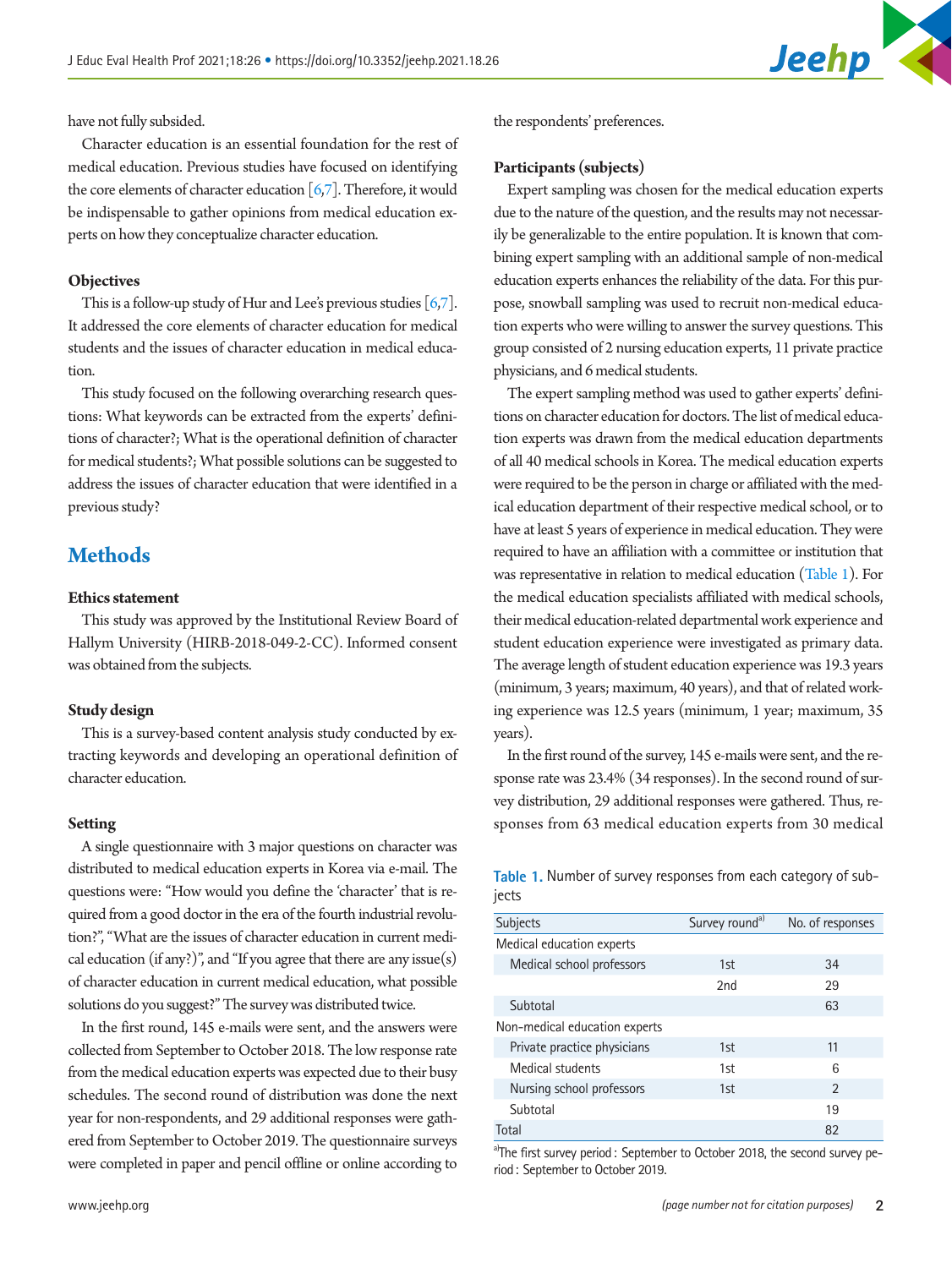schools or colleges and 19 non-medical education experts were used in the final analysis.

#### **Data sources/measurement**

Since the operational definition of "character" cannot be measured, the keyword extraction method was used. Keywords were extracted separately from the medical education experts' definitions or statements on character education and the statements made by the non-medical education expert group and combined. As supplementary keyword extraction tools, the Cortical and Monkey keyword extractors played an auxiliary role in decision-making  $[9,10]$  $[9,10]$ . The definitions and statements were entered into the keyword extraction programs, and the automatically extracted keyword terms were organized in an Excel sheet (Microsoft Corp., Redmond, WA, USA)[\(Dataset 1\)](#page-7-8).

#### **Statistical methods**

As the extraction results of the Cortical and Monkey programs were not perfect, the relevance of the keywords obtained from the 2 keyword extraction programs were analyzed one by one and the keywords were added and subtracted from the existing terms [\[9](#page-7-6)[,10\]](#page-7-7). The extracted keywords were grouped with similar concepts to describe the final concept of character education.

### **Results**

#### **Extracted keywords related to character**

From the concepts described by a total of 82 respondents, 93

| No. of mentions | No. of keyword terms |  |
|-----------------|----------------------|--|
| $\mathbf{1}$    | 68                   |  |
| $\sqrt{2}$      | 31                   |  |
| 3               | 7                    |  |
| $\overline{4}$  | $\,6\,$              |  |
| 5               | $\overline{4}$       |  |
| $6\phantom{1}6$ | $\overline{2}$       |  |
| 7               | 5                    |  |
| 8               | $\overline{4}$       |  |
| 9               | 1                    |  |
| 10              | $\mathbf{1}$         |  |
| 11              | $\overline{4}$       |  |
| 12              | $\mathbf{1}$         |  |
| 14              | 1                    |  |
| 15              | 1                    |  |
| 16              | 1                    |  |
| 39              | 1                    |  |
| Total           | 138                  |  |

statements were counted. When very similar expressions were grouped, a total of 138 keyword terms were extracted. These 138 words were mentioned at least once and at most 39 times, as shown in [Table 2](#page-2-0).

Thirty-one keyword terms, such as "commit", were mentioned twice, and 68 terms, such as "collaborate", were mentioned once[.](#page-3-0) [Table 3](#page-3-0) shows the terms mentioned 3 or more times by the respondents. The top 5 keyword terms mentioned by the medical experts were "patient" (38.1%), "empathy" (20.6%), "qualities" (15.9%), "attitude" (15.9%), and "ability" (15.9%). The top 5 keyword terms mentioned by practicing physicians, medical students, and nursing school professors were "patient" (78.9%), "understanding" (47.4%), "attitude" (26.3%), "heart" (26.3%), "life" (21.1%), and "point of view" (21.1%). The 2 terms in yellow bars in [Fig. 1,](#page-2-1) "patient" and "attitude", were the most common terms mentioned in both respondent groups [\(Table 3,](#page-3-0) [Fig. 1](#page-2-1)).

#### **The operational definition of character for medical students**

Including the top 10 keyword terms (patient, qualities, ability, attitude, respect, others, human being, ethics, responsibility, communication, cooperation, colleagues) mentioned by the medical education experts, the following operational definition of character for medical students was developed:

The basic qualities and ability to empathize with patients affected by illness based on respect for patients and others, to have basic ethical awareness and responsibility for human life, and to cooperate and communicate with colleagues.

<span id="page-2-1"></span>

<span id="page-2-0"></span>The top 10 keyword terms mentioned by non-experts were Table 2. Number of mentions of the extracted keyword terms **Table 2. Number of mentions of the extracted keyword terms The UP 10 Keyword terms inentioned by non-experts were**  $\frac{1}{2}$  the UP 10 Keyword terms inentioned

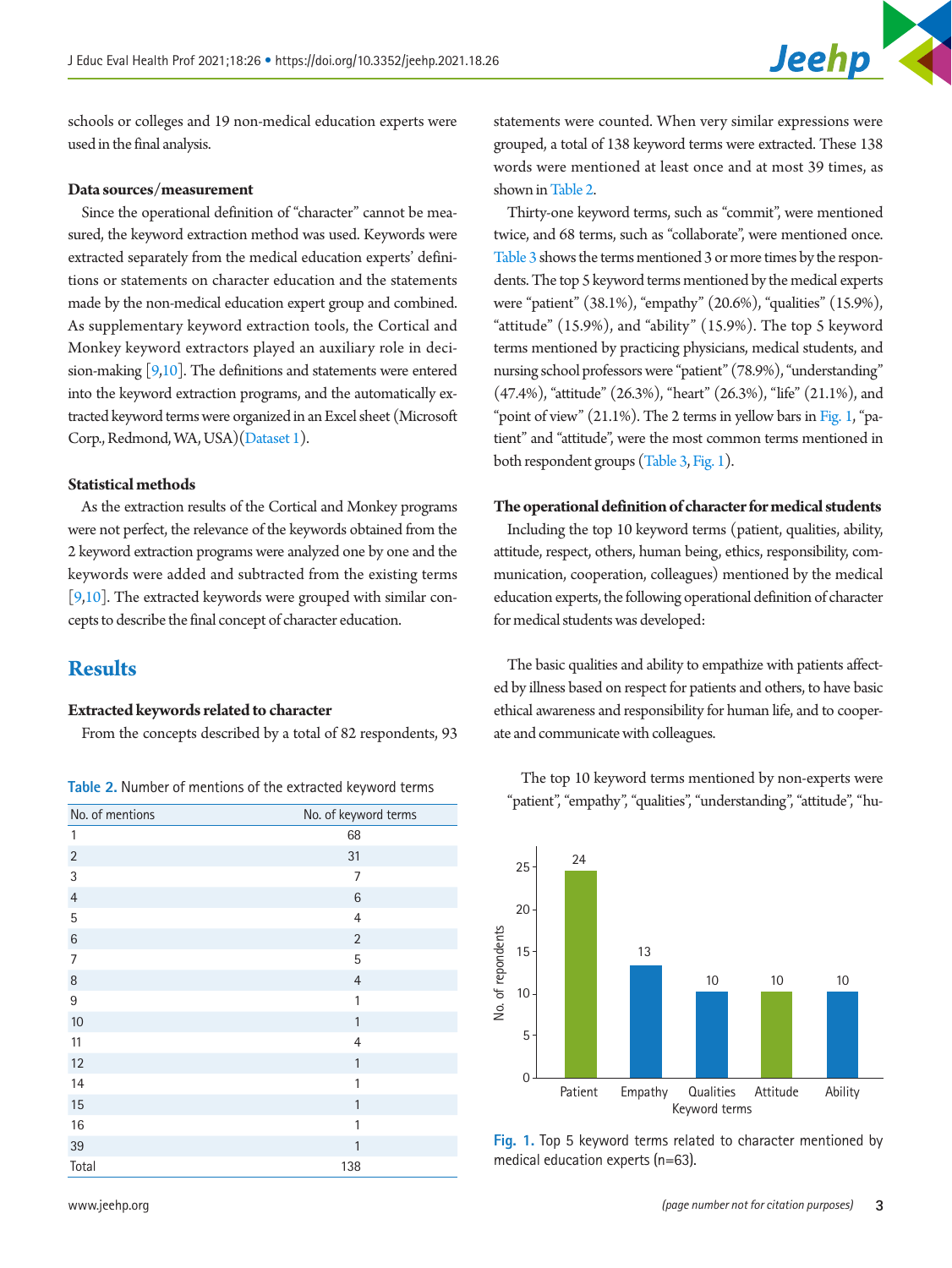

#### <span id="page-3-0"></span>**Table 3.** Keyword terms related to character mentioned 3 or more times by respondents (N=82)

|                 | Keyword terms (no. of times mentioned)                                                                                                          | No. of mentions by respondent groups    |                               |                          |
|-----------------|-------------------------------------------------------------------------------------------------------------------------------------------------|-----------------------------------------|-------------------------------|--------------------------|
| Rank            |                                                                                                                                                 | Medical education<br>experts $(n = 63)$ | Others <sup>a)</sup> (n = 19) | Total no. of<br>mentions |
| $\mathbf{1}$    | Patient/s (32), pain of the patient (2), patient's pain (2), patient difficulties (1), patient care<br>$(1)$ , life of patient $(1)$            | 24                                      | 15                            | 39                       |
| $\overline{2}$  | Empathy (13), empathize (5), empathic (1), empathizing (1)                                                                                      | 13                                      | 3                             | 16                       |
| 3               | Qualities (8), basic qualities (1), internal quality (1), human quality (1)                                                                     | 10                                      | 5                             | 15                       |
|                 | Attitude (8), professional attitude(s) (2), basic attitude (1), conscientious attitude (1), posi-<br>tive attitude (1), unchanging attitude (1) | 10                                      | 2                             | 13                       |
|                 | Ability (11)                                                                                                                                    | 10                                      | 1                             | 11                       |
| 6               | Human being (5), humans (4), humane (1), human nature (1)                                                                                       | 9                                       | 3                             | 12                       |
|                 | Ethics (3), medical ethics (3), professional ethics (2), sense of ethics (1), ethical judgment (1),<br>basic ethical consciousness (1)          | 9                                       | 2                             | 11                       |
|                 | Others (11), help others (1)                                                                                                                    | 9                                       | 2                             | 11                       |
| 9               | Respect (8)                                                                                                                                     | 8                                       | $\mathbf{0}$                  | 8                        |
| 10 <sup>°</sup> | Responsibility (6), responsible (1)                                                                                                             | $\overline{7}$                          | $\mathbf{0}$                  | $\overline{7}$           |
|                 | Communicate (3), communication(s) (2), skill to communicate (1), communication ability (1)                                                      | 7                                       | 0                             | $\overline{7}$           |
|                 | Cooperation (5), community cooperation (2), cooperate (1)                                                                                       | $\overline{7}$                          | $\mathbf{1}$                  | 8                        |
|                 | Colleagues (6), co-worker(s) (2)                                                                                                                | 7                                       | 1                             | 8                        |
| 14              | Honesty (6), honest (1)                                                                                                                         | 6                                       | $\mathbf{1}$                  | 7                        |
|                 | Consideration (6), considerate (3)                                                                                                              | 6                                       | 3                             | 9                        |
|                 | Life (4), human life (2), worthwhile life (1), life or death (1), healthier social life (1), love of<br>life $(1)$                              | 6                                       | $\overline{4}$                | 10                       |
|                 | Understand/ing (14), comprehensive understanding (1)                                                                                            | 6                                       | 9                             | 15                       |
| 18              | Caring (2), care (2), best possible care (1)                                                                                                    | 5                                       | $\mathbf 0$                   | 5                        |
|                 | Caregiver/s (6)                                                                                                                                 | 5                                       | 1                             | 6                        |
|                 | People (6), loves people (1)                                                                                                                    | 5                                       | 3                             | 8                        |
|                 | Morality (5), moral character (1), moral influence (1)                                                                                          | 5                                       | 3                             | 8                        |
| 22              | Sympathy (3), emotionally sympathetic (1)                                                                                                       | 4                                       | $\overline{0}$                | 4                        |
|                 | Family (4)                                                                                                                                      | 4                                       | 0                             | 4                        |
|                 | Value/s (4), clear values (1)                                                                                                                   | 4                                       | $\mathbf{1}$                  | 5                        |
|                 | Society (4), member of society (1)                                                                                                              | 4                                       | 2                             | 6                        |
| 26              | Self-reflection (2), self-reflect (1)                                                                                                           | 3                                       | $\mathbf 0$                   | 3                        |
|                 | Desirable (2), desirable thought (1)                                                                                                            | 3                                       | 0                             | 3                        |
|                 | Competence (1), medical professional competence (1), practical competence (1)                                                                   | 3                                       | $\mathbf{0}$                  | 3                        |
|                 | Characters (1), basic character (1), characteristics (1), innate character (1)                                                                  | 3                                       | 1                             | 3                        |
|                 | Altruism (4)                                                                                                                                    | 3                                       | $\mathbf{1}$                  | $\overline{4}$           |
|                 | Professional (3), profession (1), professionally (1)                                                                                            | 3                                       | $\overline{2}$                | 5                        |
|                 | Heart (7), warm heart (1)                                                                                                                       | $\mathfrak{Z}$                          | 5                             | 8                        |
| 33              | Role (2), given role (1)                                                                                                                        | $\overline{2}$                          | 1                             | 3                        |
|                 | Relationship/s (1), healthy relationship (1), mutually good relationship (1)                                                                    | 2                                       | $\mathbf{1}$                  | 3                        |
|                 | Service spirit (2), serve (1), service mind (1), spirit of service (1)                                                                          | 2                                       | 2                             | 4                        |
| 36              | Compassion (2), compassionate (1)                                                                                                               | $\mathbf{1}$                            | 3                             | $\overline{4}$           |
|                 | Sincerity (2), sincere (2)                                                                                                                      | 1                                       | 3                             | 4                        |
|                 | Point of view (4)                                                                                                                               | $\mathbf{1}$                            | $\overline{4}$                | 5                        |
| 37              | Treatment (2), applicable treatment (1)                                                                                                         | $\mathbf 0$                             | 3                             | 3                        |

a)Private practicing physicians, medical students, nursing school professor.

man being", "ability", "ethics", "others", and "life". With these terms, the following operational definition of character for medical students was developed: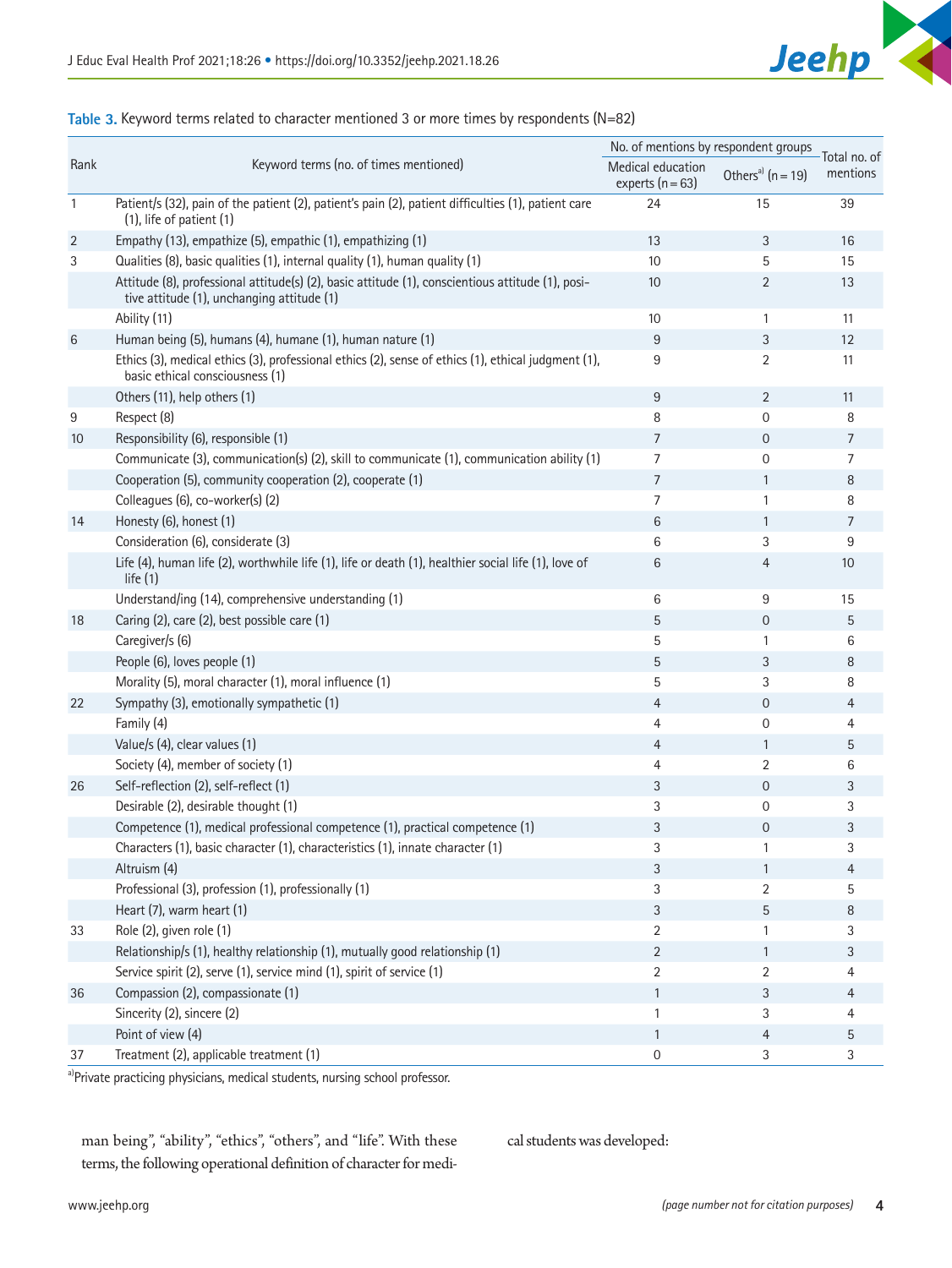The basic qualities, attitude, and ability to understand and empathize with patients and others, to have basic ethical awareness.

#### **Solutions to the issues of character education**

In the previous study  $[7]$ , the respondents pointed out some issues related to character education in Korea. A considerable number of responses pointed out that despite notable curriculum reform movements towards skill and practice-based systems along with an emphasis on medical professionalism and humanities, many medical schools and colleges still have a knowledge-oriented educational system. There is also a lack of interest in the evaluation of character education, insufficient research on the content of character education, and a lack of character education awareness among both education providers (professors, administrators) and consumers (students). A possible explanation for the culture and real-world circumstances where academic performance matters the most may be that stakeholders do not value character education as much as they should. Hur and Lee [7] also found that medical schools did not have sufficient teaching human resources to handle character education. Some comments emphasized that the concept of character education is ambiguous, which is one of the primary reasons for this follow-up research.

Forty-six medical experts, 2 physicians, and 1 nursing school professor responded to the question, where duplicate responses were possible. Eighty-four statements or ideas were suggested as the solutions to the issues of character education [\(Supplement 1](#page-7-9)). The responses were categorized, and numerous answers were on

the subject of teaching and learning methods of character education [\(Fig. 2\)](#page-4-0). Some ideas were given by the respondents.

"For character education, field education, including clinical practice, is a more effective method than lectures, but I think that the field of character education practice in Korean medical schools is not educational at all."

"If flipped learning is actively introduced so that students can help each other in class and create results, that in itself would be very helpful for character education."

"Reinforcing team-based activity and reflecting peer evaluation, and writing essays on a variety of topics."

"It is necessary to organize the content and format of the medical humanities curriculum in such a way that experience is possible. It is necessary to have a program that exposes students to real situations rather than lectures. Programs should provide opportunities to experience empathy, consideration, and dedication, as well as a system to reflect on them. For example, after pre-medical years, a one-to-one relationship with an elderly patient can be established. In addition to regular visits, a program can be operated to participate in medical care together during hospital visits until graduation. Debriefing opportunities should be provided to reflect on the results."

The responses were followed by some ideas on evaluation methods, role modeling issues, and curriculum development.

[Responses on the evaluation method]

"A portfolio including self-reflection for each item of personal-

<span id="page-4-0"></span>

**Fig. 2.** Type of solutions to character education issues divided into categories.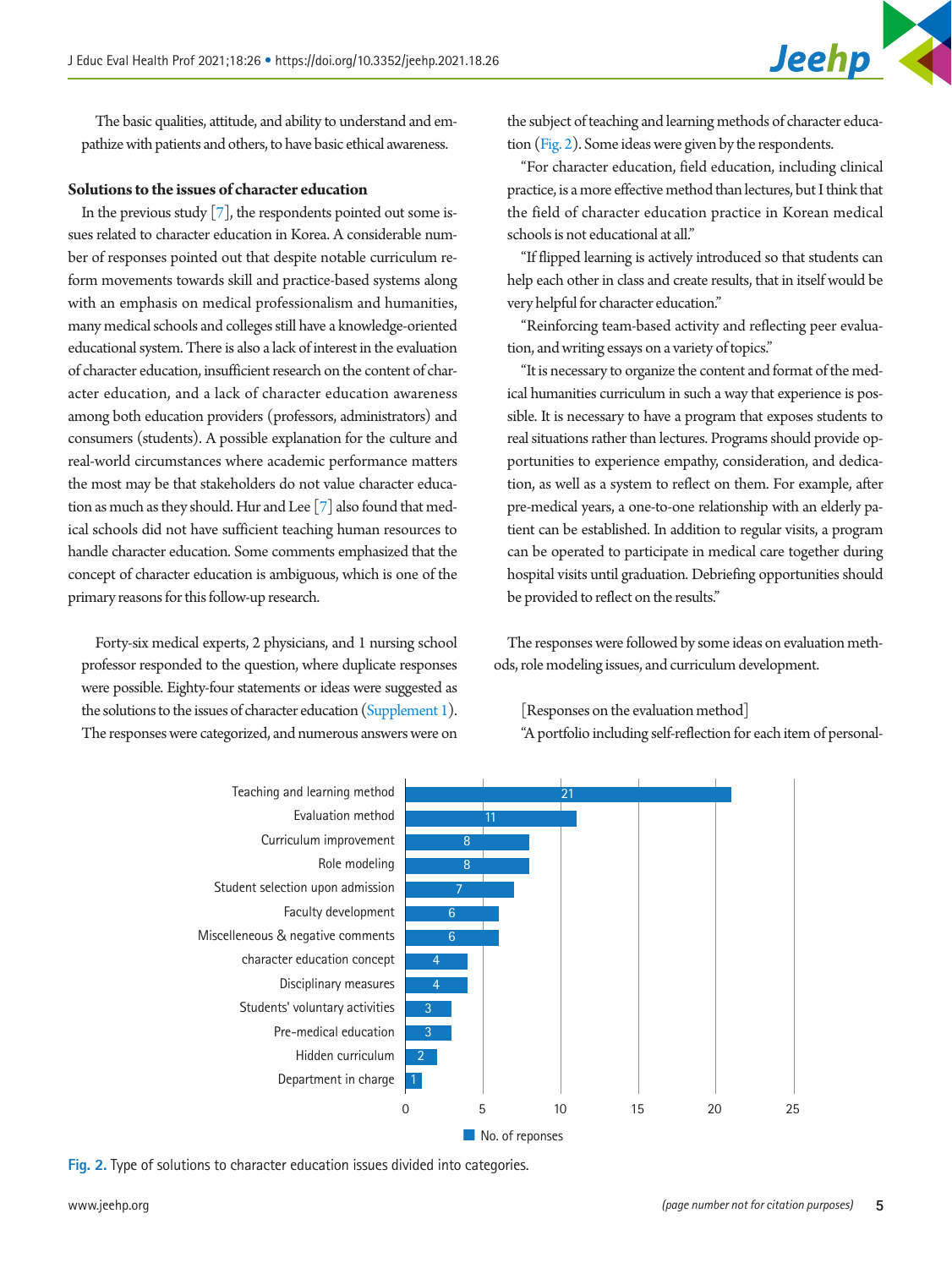

ity element and feedback on it (multiple evaluations are required, and the evaluator must receive proper training before proceeding with the assessment)."

"Reinforcing team-based activity and reflecting peer evaluation, and writing essays on a variety of topics."

#### [Responses on role modeling]

"It is necessary to change the character quality of the self-proclaimed medical education executives (those who are assigned in such positions). We need people with the humility to know that what they know is not everything and respect other fields of study. Doctors don't know how ignorant they are. The crux of the matter is that they want to spend their whole lives with the triumph of their teenage years. You reap what you sow."

"In the end, the appearance of senior doctors/professors who see and hear what happens in the clinical field determines the success or failure of character education as a whole."

[Responses on curriculum development in general]

"Recently, unlike in the past, students' character qualities show individual, selfish, and hypocritical behaviors, so it is urgent to develop a curriculum and professors specializing in character education."

"If possible, we should apply interprofessional education to teaching/training not only within the medical school context/ curriculum, but also with students in related fields such as nursing, clinical psychology, pharmacy, and social work. I am sure that this will be a good opportunity for dialogue between occupations, exploration, self-discovery, and understanding other occupations. It is hoped that this IPE model will be introduced and expanded in many medical schools in Korea."

There were some notable suggestions in the student selection category as well.

"It seems necessary to find a way to choose well when selecting incoming students. The 4–6 years of education after admission may help, but the basic tendencies also seem to be necessary."

"Within the current system, I think the most specific alternative is to develop a method for selecting students with outstanding character at the time of admission."

Some responses dealt with the hidden curriculum and the need for faculty development, including some negative responses saying that character building is home education, not medical education. There were also doubts about whether character education can be taught and evaluated properly  $(Fig, 2)$ .

# **Discussion**

#### **Key results**

This study was a follow-up of the previous studies, which established the necessity and core elements of character education and the problems of current character education. In this study, the keywords were extracted from respondents' definitions of character education, and an operational definition of character education was developed.

This study gave some suggestions on how to solve those issues of character education brought up in the previous study. From the above results, it is notable that some terms highly mentioned by the medical education experts, such as "empathy", "qualities", and "attitude" were not frequently mentioned by other respondents. Conversely, terms such as "understand", "heart", and "point of view" had a higher count for other respondents than for the medical education experts.

The top 5 keyword terms mentioned by the non-medical education experts were "patient" (78.9%), "understand" (47.4%), "attitude" (26.3%), "heart" (21.1%), "life" (21.1%), and "point of view" (21.1%), which were quite different from the medical experts' choices. This means that the definition or concept of character education may differ to some extent between medical education experts and other health personnel.

#### **Interpretation**

Different groups can have different perceptions on the subject of character education; therefore, the results should be considered when developing new curricula or setting goals in medical education  $[11,12]$  $[11,12]$  $[11,12]$ . The definition of character given from the previous study is as follows [7]:

"The character that a doctor requires is the basic attitude, values, and mindset that must be present to perform his or her duties. These include respect for human beings, empathy and consideration for patients, a sense of calling, honesty, ethics, and responsibility."

This definition of a doctor's character was drawn from the core elements identified by the Delphi survey in the research. The keywords in this statement were "respect for human beings", "empathy", "consideration", "patients", "calling", "honesty", "ethics", and "responsibility". If readers look at the keywords of the concepts stated above and the keywords of the concepts stated in the operational definition of character in this study, it can be seen that many words are identical or similar, as shown below.

Education that fosters the basic qualities and ability to *empathize* with *patients* affected by illness based on *respect* for *patients* and others, to have basic *ethical* awareness and *responsibility* for *human*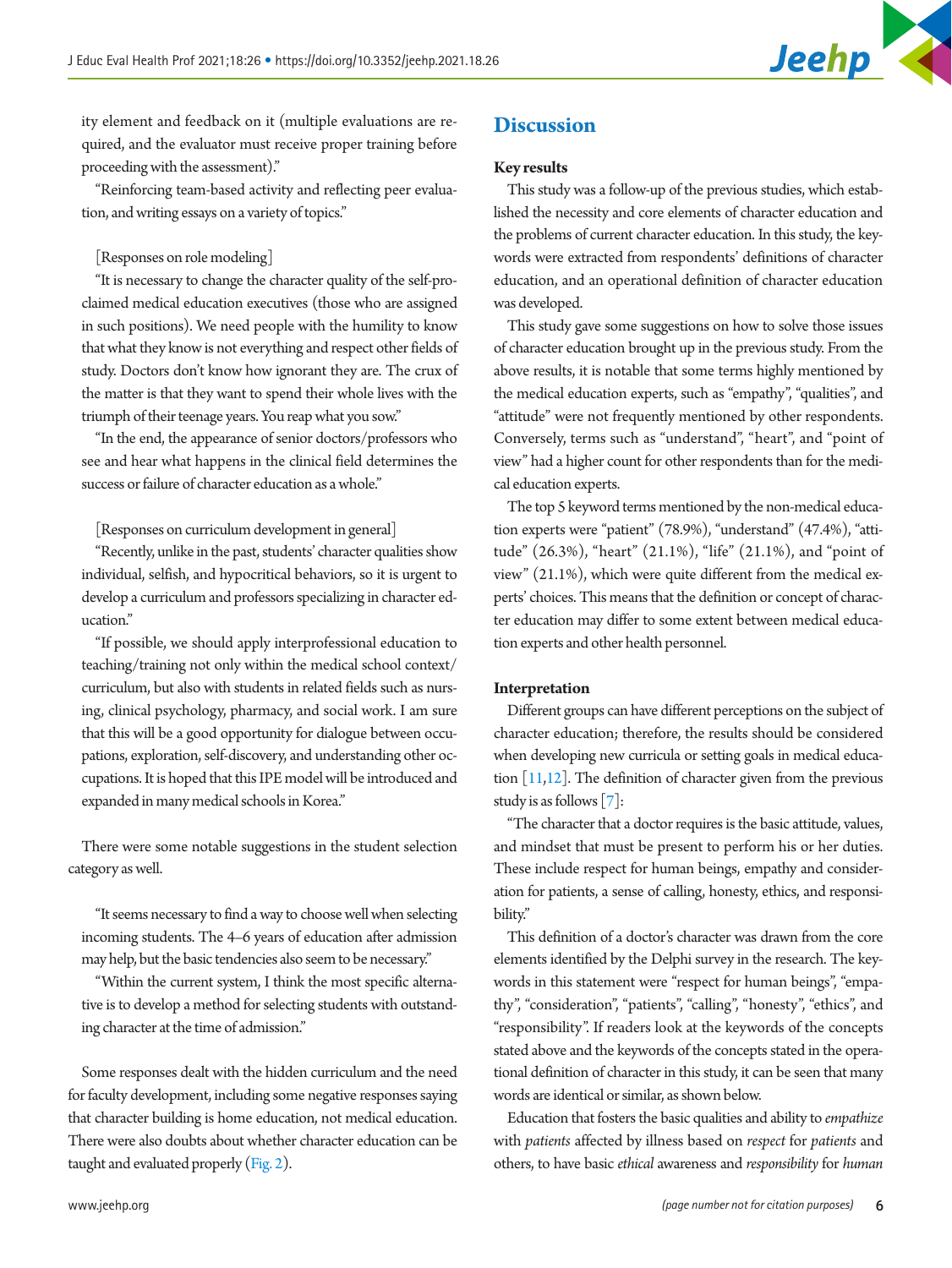

*life*, and to cooperate and communicate with colleagues.

Respondents gave diverse ideas for solutions, but many thought that instructional methods should be reformed or need improvement along with changes in the evaluation method of character education, which go side by side in any curriculum development initiative. Some answered in broad terms that there needs to be some kind of curriculum improvement. Others specifically pointed out that character education should be started in pre-medical education, not only in teaching and learning methods and evaluations in medical schools. Therefore, the majority of the responses dealt with the wide-ranging theme of curriculum improvement. Nonetheless, the experts did not overlook the importance of faculty development, which is an essential part of any curriculum development [\[13](#page-7-12)]. Role modeling and mentoring are also of substantial importance; in particular, role modeling could be the most potent teaching strategy in changing students' perceptions or developing attitudes or behaviors [\[14](#page-7-13)].

Solving these issues is very important to bring about real change. In this study, experts' solutions to the character education issues were presented, and some concrete ideas were also included. One of them was that character education or evaluation should start from the admission stage and pre-medical education. Most medical schools and colleges in Korea have adopted aptitude and personality interviews as part of the medical school admission interview process (i.e., multiple mini-interviews) to evaluate the qualifications, character, and aptitude required to major in medicine. Opinions were also presented by the medical education experts and National Assembly Health and Welfare Committee audit. It may also be worth considering whether to evaluate personality or character during medical license examinations as these examinations are the last phase before becoming a medical professional  $[15,16]$  $[15,16]$  $[15,16]$ . However, according to the Research & Development report of Korea Health Personnel Licensing Examination Institute, due to the difficulty in ensuring the reliability and validity of character evaluation in an examination, the feasibility of implementing character evaluation in the medical licensing examination is very low [\[17\]](#page-7-16). Nevertheless, the author would like to strongly emphasize that strengthening character education in medical education is essential.

#### **Limitations**

Medical education experts comprised the majority of the population (75%), whereas relatively few responses were obtained from the non-expert group (private practicing physicians, nursing professors, medical students) and the responses from the non-expert group are subject to the basic limitations of the snowball sampling method. Therefore, the results from the non-expert group may have limitations in terms of generalizability.

Based on the concept and core elements of character education revealed in the results of this study and prior research, institutions can provide a framework of character education. The definition of character and some character education instructional ideas suggested by the experts from this study, along with the 8 core elements of character education from the previous study, can be used to provide a framework for character education in medical schools and colleges. A longitudinal framework of character education could be formed with specific examples of embedding the elements of character education in the curriculum by showing appropriate teaching and learning activities and assessment methods for each domain. Furthermore, apart from the medical education expert group's or medical students' point of view, a survey on the patient and families' opinion of character education is valuable as it brings the medical consumer's perspective.

#### **Conclusion**

The definition of character education was derived from the keywords extracted from the medical experts. Starting with the statement of the concept of character education, some solutions could be found to the issues of character education. In particular, it is necessary to strengthen character education starting from the entrance exam and pre-medical education, which are the beginning stages of medical education. In addition, character education should be improved through consistent inclusion throughout the entire process of medical education. Methods for effectively learning and evaluating attitudes, such as field trips, practice-based cases, journals and logs, role model learning, and peer evaluation, rather than current lecture-style education should be incorporated. Based on the results of this study, it is expected that institutions will be able to find ways to improve character education.

### **ORCID**

Yera Hur: [https://orcid.org/0000-0002-0142-3078](http://orcid.org/0000-0002-0142-3078)

# **Authors' contributions**

All work was done by YH.

# **Conflict of interest**

Yera Hur has worked as an Associate Editor of Journal of Educational Evaluation for Health Professions since 2015. However, she was not involved in the peer reviewer selection, evaluation, or decision process of this article. Otherwise, no other potential conflicts